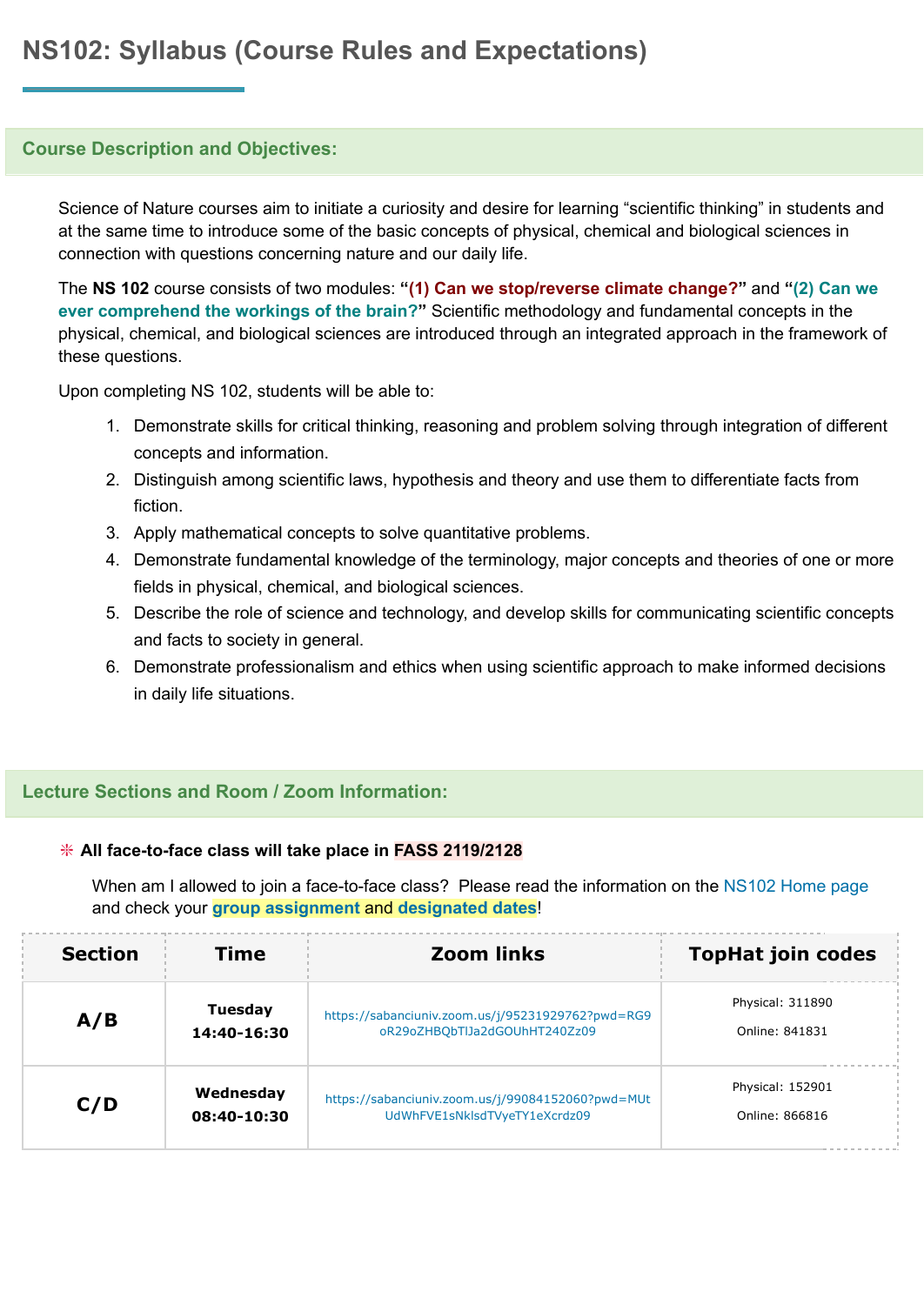|                              | <b>1. CLIMATE MODULE</b>                                                 | <b>2. BRAIN MODULE</b>                               |  |  |  |
|------------------------------|--------------------------------------------------------------------------|------------------------------------------------------|--|--|--|
|                              | Can we stop/reverse climate<br>change?                                   | Can we ever comprehend the<br>workings of the brain? |  |  |  |
| <b>Instructors</b>           | Dr. Tuğçe Yüksel (webpage)                                               | Dr. Zeynep Delen Nircan                              |  |  |  |
|                              | tugce.yuksel@sabanciuniv.edu                                             | zeynep.delen@sabanciuniv.edu                         |  |  |  |
|                              | Office: FENS 2084                                                        | Office: UC1083/1089                                  |  |  |  |
|                              | Phone: 9987                                                              |                                                      |  |  |  |
|                              | Office Hour:                                                             | Office Hour:                                         |  |  |  |
|                              | Dr. Burç Mısırlıoğlu (webpage)                                           | Dr. Zehra Sayers                                     |  |  |  |
|                              | burc.misirlioglu@sabanciuniv.edu                                         | zehra.sayers@sabanciuniv.edu                         |  |  |  |
|                              | Office: FENS G046                                                        | Office: FENS 2087                                    |  |  |  |
|                              | Phone: 9562                                                              | Phone: 9509                                          |  |  |  |
|                              | Office Hour:                                                             | Office Hour:                                         |  |  |  |
| <b>Course</b><br>Coordinator | Dr. Yuki Kaneko (webpage)                                                |                                                      |  |  |  |
|                              | ns102@sabanciuniv.edu (for course related topics)                        |                                                      |  |  |  |
|                              | yuki.kaneko@sabanciuniv.edu (for personal emails)                        |                                                      |  |  |  |
|                              | Office: UC1083/1089                                                      |                                                      |  |  |  |
|                              | Phone: 9709                                                              |                                                      |  |  |  |
|                              | <b>Appointment link:</b><br>https://calendly.com/yuki-kaneko/office-hour |                                                      |  |  |  |
|                              | (for both physical and online office hour appointment)                   |                                                      |  |  |  |

# **Recitation Sections Zoom Information:**

| <b>Section</b> | Time                         | <b>Zoom Links</b>                                                                      | <b>Teaching</b><br><b>Assistants</b><br>$(TAs)*$                                            | Learning<br><b>Assistants</b><br>(LAs) |
|----------------|------------------------------|----------------------------------------------------------------------------------------|---------------------------------------------------------------------------------------------|----------------------------------------|
| A1             | <b>Friday</b><br>10:40-12:30 | https://sabanciuniv.zoom.us/j/9813943<br>6098?pwd=V1FibkQyU20wWmRpTm1m<br>VnZITzJnUT09 | Solomon<br><b>Birhanu Samuel</b><br>(MTA)<br>Beril Üstünkaya<br>Saifa Amin<br>Ndiogou Niang | Sevval Bulut<br>Minel Sena<br>Sakarya  |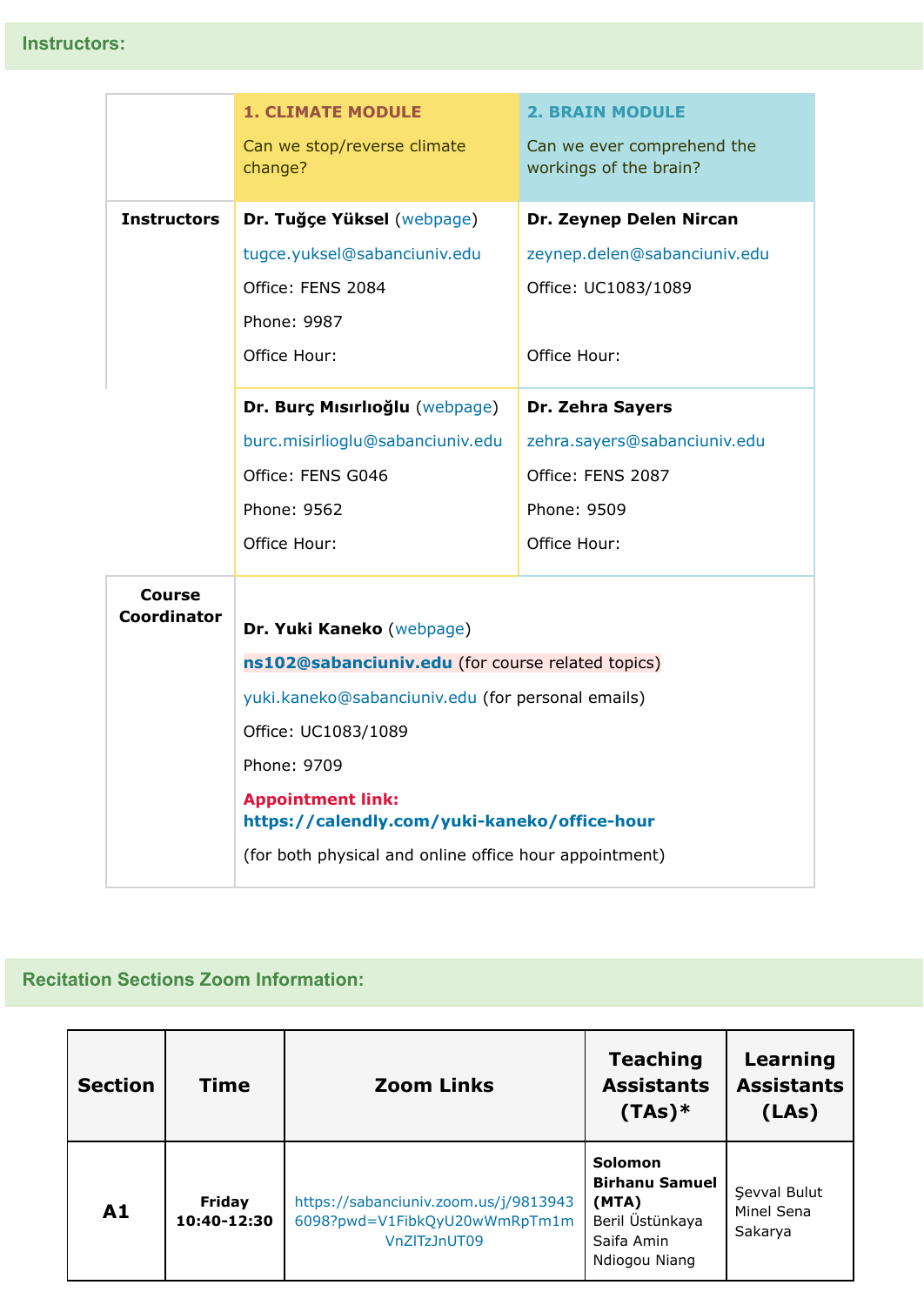| <b>B1</b> | <b>Friday</b><br>13:40-15:30 | https://sabanciuniv.zoom.us/j/9991382<br>4559?pwd=d3hEdW5XVE13L0crcEFnYT<br>N5OUF6UT09 | <b>Melike Nur</b><br>Önder (MTA)<br>Ndiogou Niang<br>Burak Ölmez<br>Saifa Amin             | Ece Yücel<br>Aniq Mansuri |
|-----------|------------------------------|----------------------------------------------------------------------------------------|--------------------------------------------------------------------------------------------|---------------------------|
| C1        | Friday<br>15:40-17:30        | https://sabanciuniv.zoom.us/j/9533799<br>0752?pwd=QWhpRnhwVEM3Mm55ZWZ<br>PdGF4a0VNUT09 | <b>Ebru Çetin</b><br>(MTA)<br>Elham Ghorani<br>Sumaiyah Najib<br>Solomon Birhanu<br>Samuel | Ece Yücel<br>Anig Mansuri |

**\* MTAs** (Master TAs) are the lead TAs in recitations. Contact information of all MTAs and TAs are provided below.

## **Course Materials:**

There is **no course book** for this course; however, there are collections of **Weekly Resources** provided on SUCourse under the module page (Climate Module or Brain Module) sorted under the weekly tabs (CLT1, BRN4, etc).

#### **Recommended Books**

- "*Conceptual Integrated Science*", P. G. Hewitt (an e-copy available at the Information Center, [click](https://risc01.sabanciuniv.edu/record=b2486639) [this](https://risc01.sabanciuniv.edu/record=b2486639) link - you can check it out for 24 hours at a time)
- "*Science of Nature I*", M. A. Alpar (PDF version available on SUCourse. Turkish version, "Doğayı Öğrenmek - Fizik" will also be available at the Information Center, on student reserve; several copies available for purchase at Homer)

## **Top Hat (online response system)**

In Active Lectures, we will be using an online response system called Top Hat accessible from [tophat.com](http://tophat.com/) on your web browser or through a free Top Hat app ([tophat.com/mobile-apps](https://tophat.com/mobile-apps/)) if using tablet. Most of you already have an account from the previous semester. If you have not used the system before, please review [this](https://support.tophat.com/hc/en-us/articles/200019034-Top-Hat-Overview-Getting-Started) "Getting [Started"](https://support.tophat.com/hc/en-us/articles/200019034-Top-Hat-Overview-Getting-Started) guide before the first lecture. You must log in Top Hat with your SU email account name or it will not be counted.

**Academic Integrity:**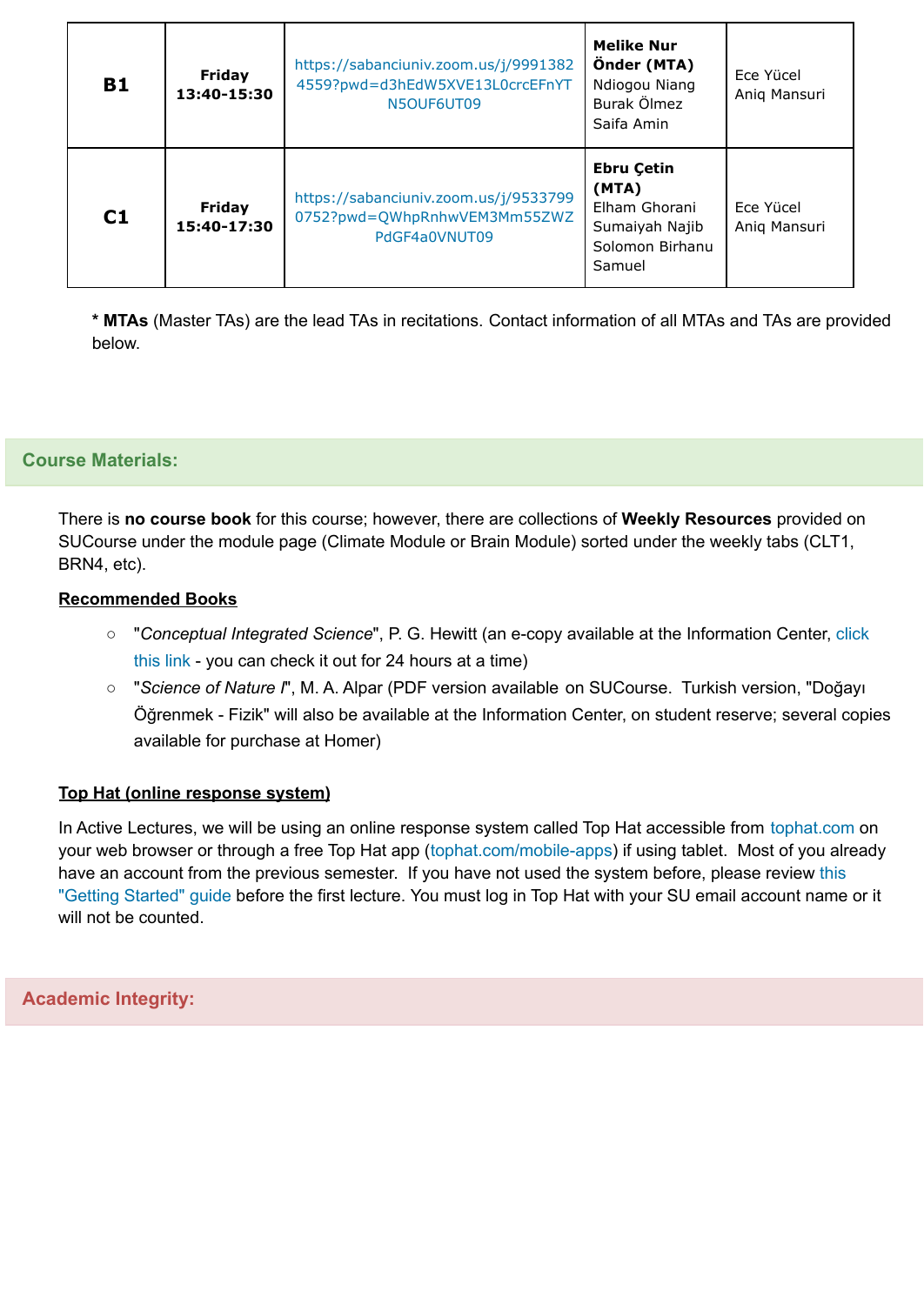## **Academic Integrity Policy** -- **YOU MUST READ AND FOLLOW as a proud member of Sabancı University!**

Each of you will be evaluated only for your own work. You are encouraged to work and study together with your friends; however, what you put down on your worksheets, quiz, assignments and exam papers should be your own work in your own words. Note also that allowing your friends to copy your work is not helping them in any way and considered a violation of academic integrity principle.

Violations of academic integrity principle will result in zero grades for that assignment or exam, for all parties involved. In addition, the involved students will receive a warning, and no matter how minor, cheating will result in immediate disciplinary action that may result in failing the course.

We do not tolerate any breach of academic integrity. We have mutual trust and respect for each other as individuals while sharing a collaborative learning experience. This is very valuable for all of us, and having to lose this trust and respect would be very regrettable.

For the University's Academic Integrity Statement, see: <http://www.sabanciuniv.edu/en/academic-integrity-statement>

# **Weekly Course Structure:**

Weekly organization of this course is shown in the table below. Each week, there is a set of specific learning objectives for you to achieve. You can find the learning objectives listed in the module page on SUCourse+.

It is your responsibility to check SUCourse+ frequently and follow assignments and announcements.

|                 | <b>In-Class</b><br><b>Sessions</b>     | <b>Out-of-Class Responsibilities</b>                                                                                                 |
|-----------------|----------------------------------------|--------------------------------------------------------------------------------------------------------------------------------------|
| <b>Tuesday</b>  | Active Lecture<br>(Section A/B)        | By 1 PM, submit the virtual lecture assignment of this week                                                                          |
| Wednesday       | <b>Active Lecture</b><br>(Section C/D) | Evening: Check the weekly page (CLT1, CLT2 etc) on SUCourse+ for the virtual<br>lecture set of next week. Start working on it early. |
| <b>Thursday</b> |                                        | By 10 PM, submit the homework of the previous week.                                                                                  |
| <b>Friday</b>   | Recitation<br>(All sections)           | <b>Evening:</b> check the weekly page for the <b>homework</b> assignment and the review<br>problem set.                              |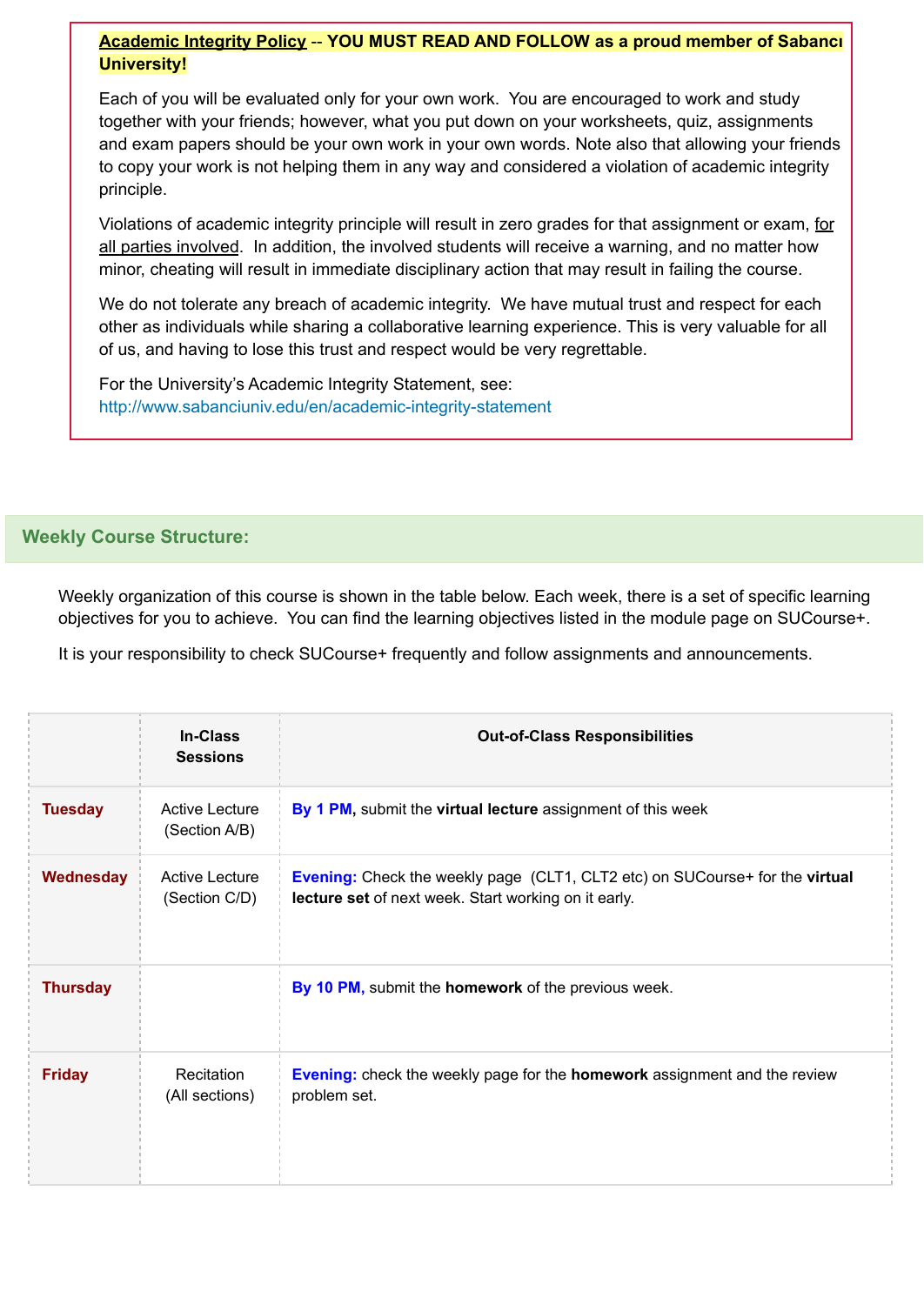| Saturday-<br><b>Monday</b> | Work on the Weekly review problems and take the <b>homework</b> assessment of this<br>week.<br>Complete and submit the <b>virtual lecture</b> assignment of the upcoming week. |  |
|----------------------------|--------------------------------------------------------------------------------------------------------------------------------------------------------------------------------|--|
|                            |                                                                                                                                                                                |  |
|                            |                                                                                                                                                                                |  |
|                            |                                                                                                                                                                                |  |
|                            |                                                                                                                                                                                |  |

# **Course Requirements and Grading Policy:**

There will be two exams (each one at the end of each module) and 14 weekly assignment sets during the semester.

The overall course grade will be evaluated based on the exams, assignments and lecture participation, each weighing as given in the table below. Please note that **55%** of your course grade is based on your exam performance because the exams assess your **individual achievement** level of the weekly learning objectives.

| Virtual Lecture *     | 10%        |
|-----------------------|------------|
| <b>Active Lecture</b> | 15%        |
| <b>Exams</b>          | <b>55%</b> |
| <b>Recitation</b>     | 10%        |
| Homework *            | 10%        |

**\*** Lowest 3 grades will be dropped

## **Exams:**

The exam scores are out of 100 each. The first exam will include the topics from the first module, and the second exam will include the topics from the second module only. All exams will be given in person, on campus. The exam rules will be announced prior to the exam. In the case of non-compliance with the rules and other declared exam procedures, your exam will be void.

## **Virtual Lecture (VL):**

The aim of virtual lecture is for you to learn the basic concepts of the upcoming week before the in-class active lecture. Each virtual lecture set includes several interactive videos and quizzes in a sequential order. You can go over the VL set and take the quizzes as many times as you need. The virtual lecture sets are **10%** of the total grade. The **maximum** score will be recorded in your Gradebook **until the due date/time**. It is due at **1:00 PM on Tuesdays**, and no late submission will be accepted.

#### **Active Lecture (AL):**

The Active Lectures will be given in a **hybrid** format; you will take turns to attend lectures in a physical classroom and online lectures in other weeks. The weeks you are expected to come to the physical classroom are pre-determined based on the groups you are assigned to. Please check your assigned groups **[here](https://sucourse.sabanciuniv.edu/plus/pluginfile.php/326837/mod_label/intro/NS102-GroupAssignment.pdf)** and mark your calendar the **[dates](https://sucourse.sabanciuniv.edu/plus/pluginfile.php/326837/mod_label/intro/NS102-GroupSchedule.pdf)** you are expected to come to the classroom.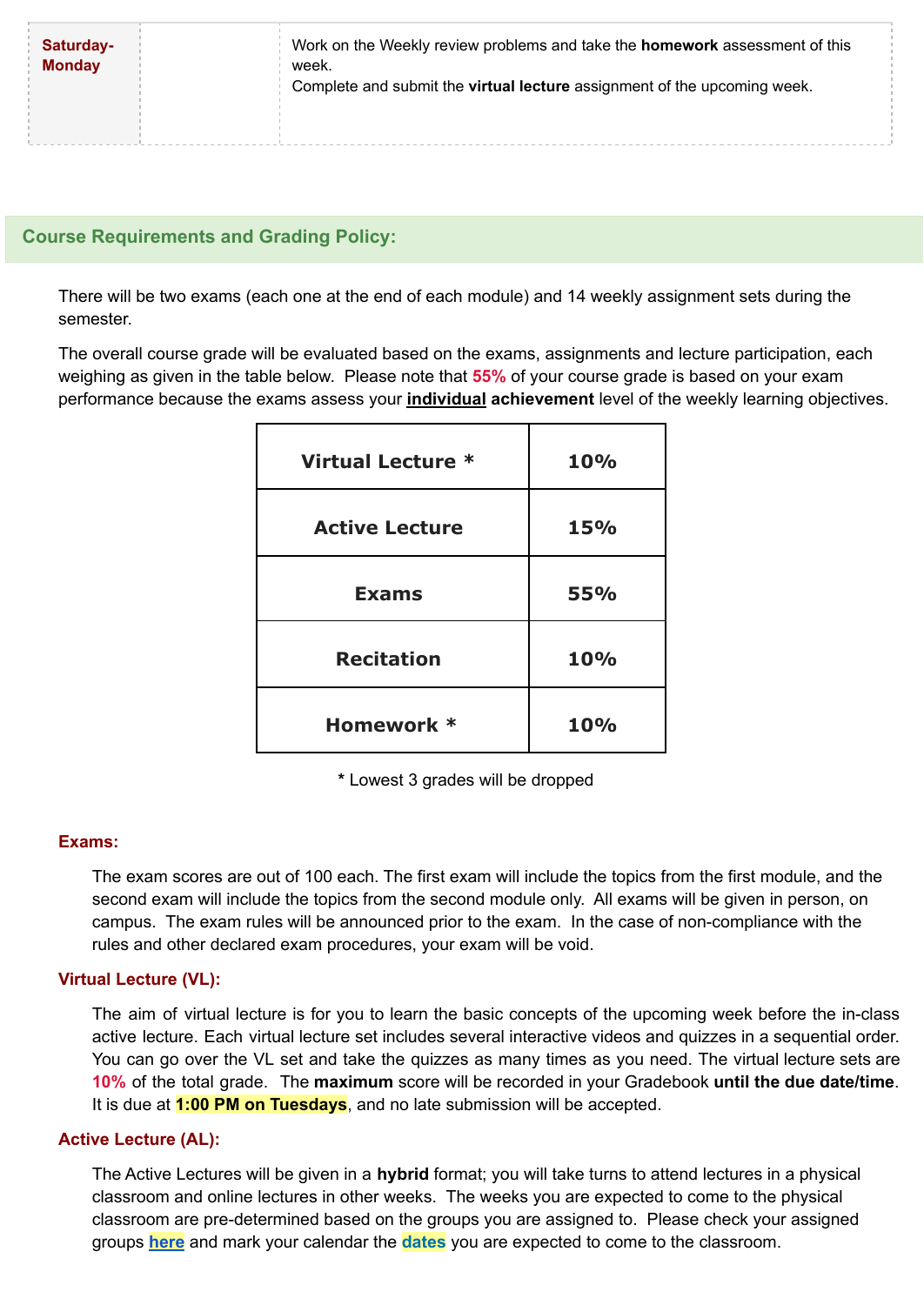During the AL hours, you will be actively working with your peers to apply and deepen your understanding of the concepts you learned from the virtual lecture set, with the guidance of the instructor. You must complete the virtual lecture set in order to get maximum benefit from the active lecture each week. Also, you MUST bring your laptops or tablets to each lecture to your physical classroom. If you are attending an online in Zoom session, **set up your working area in a quiet and undisturbed place. Please make sure that you have a well-working laptop/computer (or Tablet) with a working camera and a microphone.**

You are not allowed to submit answers to TopHat questions from outside the classroom/session nor submit for another student. Such cases are considered as academic dishonesty and require disciplinary action. The active lecture grades will be calculated based on your participation during the lectures (both physical and online combined). Your cumulative percentage (total points you get/ maximum available points) is recorded as your lecture grade, which is **15%** of your total course grade.

The final Top Hat % will be converted to the lecture participation grade as follows:

- $\circ$  If >80% = 15 points (regardless of your %, 15 points is the maximum you can receive)
- $\circ$  If below 80%, the lecture grade = 15 x (your %) / (80%) points

## **Recitation:**

The aim of the recitation is to enhance conceptual understanding in the collaborative learning environment through problem solving, simulations and group discussions. Recitations will be held online in Zoom Sessions. You should set up your working area in a quiet and undisturbed place where you can speak. Please make sure that you have a well-working laptop/computer (or Tablet) with a working camera and a microphone. You must keep your camera and microphone on during the recitation hours.

#### **What do I do during the recitation?**

You will be assigned to a small peer group and work collaboratively on problems provided in an online worksheet. Throughout the session, the recitation team (Master TAs, TAs, or LAs) visit your breakout rooms and assist/guide you by asking questions to assess your understanding and progress. When you are done solving a problem, you will present your complete solution as a group to a TA or LA, who will ask you further questions and give you feedback. Make sure that each group member is individually prepared to present their solution. As a group, you can work at your own pace but you are encouraged to present your solutions for at least one problem each week.

#### **How do I receive a grade for the recitation?**

At the end of the recitation each week, you will be asked one "reflection" question. By answering the question, you will reflect on your own learning process and progress made. Each reflection is worth 1 point; The total sum of your weekly reflection points will be your recitation grade (**10%** of your course grade).

Additionally, since your participation in group discussions and problem solving is CRUCIAL for your learning, a **bonus point** (1 point) may be awarded to students who contribute to group work in a constructive and consistent manner, with camera and microphone on at all times throughout the semester.

#### **Homework:**

The aim of the homework is to reflect your understanding of the week's contents and concepts. Homework assessment must be submitted on SUCourse+ by **10:00 PM on Thursdays**, every week. **No late submission** will be accepted, but until the deadline you can retake the homework assessment **five times**, to improve your grade. Only the highest score will be recorded. Homework grades are **10%** of the total grade.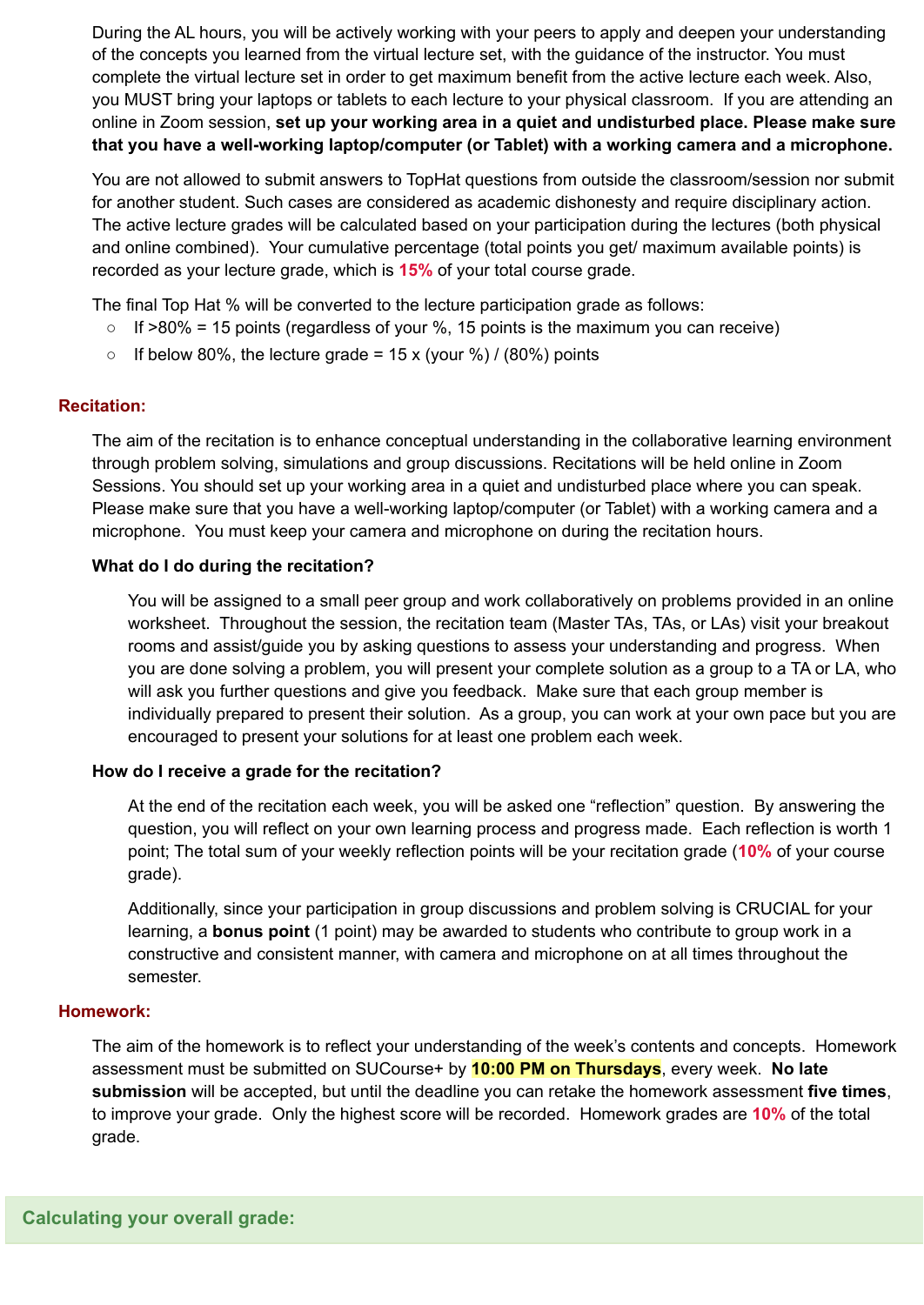For Virtual Lecture, Recitation and Homework, the lowest 3 grades will be dropped when calculating the average of each item and the following formula will be applied to calculate the overall grade.

**Overall Grade** = [Midterm] × 0.225 + [Final] × 0.225 + [Recitation] + [Homework] + [Virtual Lecture] + [Active Lecture]

#### **Please note:**

- The first decimal place of 5 and larger will be rounded up to the next integer (e.g., 67.5  $\rightarrow$  68).
- If your exams' average (Midterm and Final) is below 30, you will fail the course regardless of your overall course grade.
- Failing to take one of the exams will result in failing the course.
- The letter grade ranges which will be used as a guideline, are provided in the table below.
- If your course grade is in the range of 49-40, your status will be reviewed by instructors based on your exam average **and course participation**.

| <b>Letter Grade</b>  | <b>Overall</b><br>Average | <b>Conditions</b>                                                                                         |  |
|----------------------|---------------------------|-----------------------------------------------------------------------------------------------------------|--|
| $\mathsf{A}$         | 100-90                    |                                                                                                           |  |
| A-                   | 89-85                     |                                                                                                           |  |
| $B+$                 | 84-80                     |                                                                                                           |  |
| Β                    | 79-75                     |                                                                                                           |  |
| <b>B-</b>            | 74-70                     | Exam average $\geq 30$                                                                                    |  |
| $C+$                 | 69-65                     |                                                                                                           |  |
| $\mathbf C$          | 64-60                     |                                                                                                           |  |
| $\mathbb{C}\text{-}$ | 59-55                     |                                                                                                           |  |
| $D+$                 | 54-50                     |                                                                                                           |  |
| D or F               | 49-40                     | Your status will be reviewed by the<br>instructors based on your exam average<br>and course participation |  |
| F or NA              | $39-0$                    |                                                                                                           |  |

#### **NA Policy:**

- If you miss one of the exams, you will automatically receive F for the course
- If you miss one of the exam AND you have attempted less than 50% of all non-exam assessments (including active lecture attendance), you will receive NA

### **Make-up Policy:**

- **For Lectures / Recitations:**
	- There will be **no make-up** for missed recitations or lectures; instead, the lowest 3 grades of recitations will be dropped. Thus, no medical report will be accepted.
- **For Exams:**
	- If you cannot take an exam for a health-related reason, you need to inform the course coordinator by e-mailing to **ns102@sabanciuniv.edu** at the earliest opportunity while you are still ill. **Later claims will not be accepted**.
		- You must obtain a medical report on the day you become ill, either from the campus Health Center (if you live on campus) or from the doctor that you went to see (if you live outside the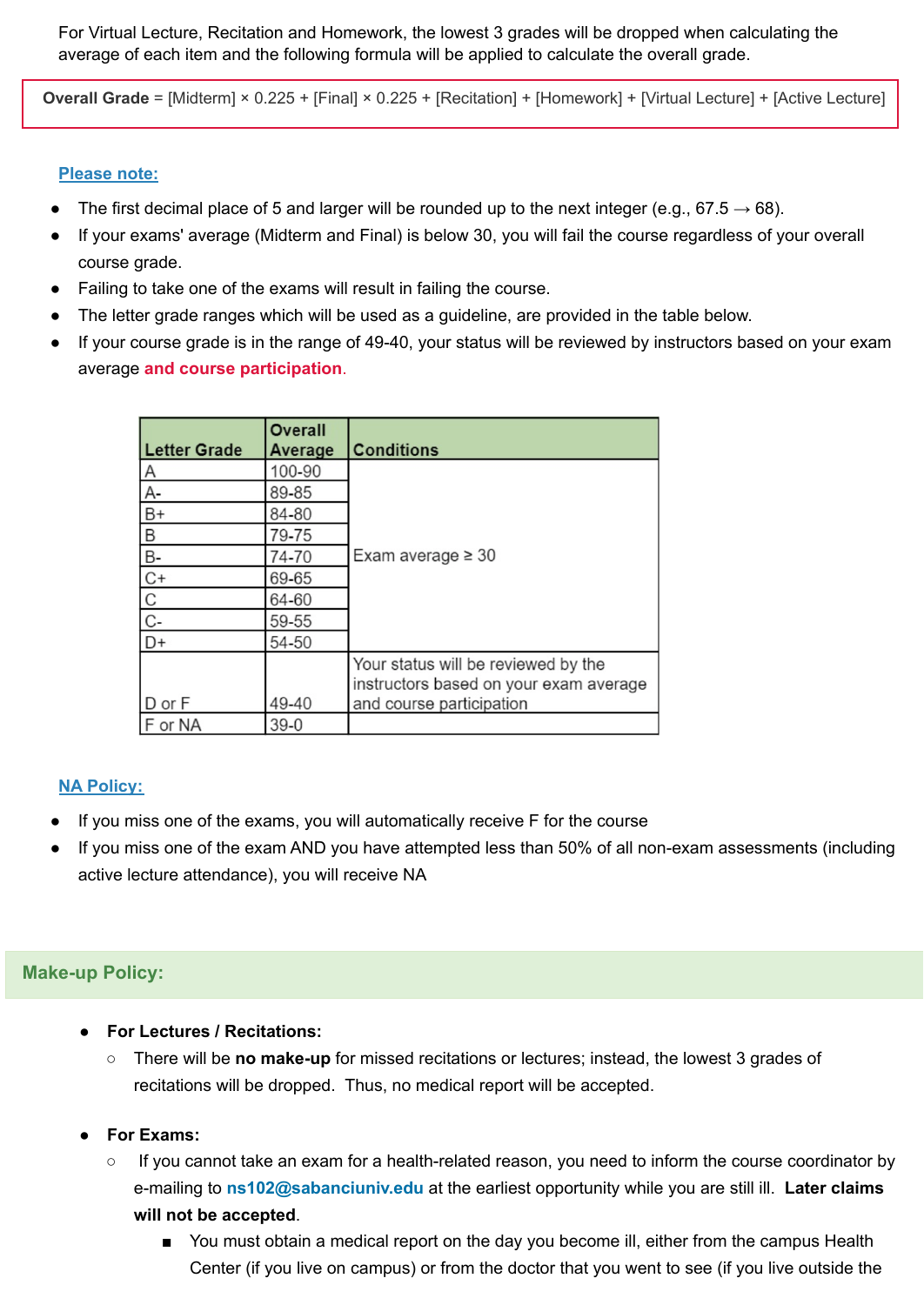campus). The report obtained outside the campus must be approved by a doctor at the Health Center on campus: please check the medical report [guideline](http://mysu.sabanciuniv.edu/surecharitasi/tr/yonerge/ogrenci-hastalik-raporu-yonergesi) issued by the Health Center before you go to a doctor.

- If you cannot come to an exam due to other reasons (emergency, school-related activities, etc.), you must inform the course instructor or coordinator at the time of your missed exam and must obtain a proper permission from her to attend a make-up exam. Later claims will not be accepted. Without the proper permission from the coordinator, you will not be allowed to take the make-up exam.
- Make-up for each exam will be given at the earliest convenience.

## **Course Schedules:**

| <b>Week</b>         | <b>Dates</b>          |               | <b>Topics</b>                                                                                                                              | <b>Recitation</b> <sup>*</sup> |  |  |  |
|---------------------|-----------------------|---------------|--------------------------------------------------------------------------------------------------------------------------------------------|--------------------------------|--|--|--|
|                     | <b>Begin</b>          | End           |                                                                                                                                            |                                |  |  |  |
|                     | <b>CLIMATE MODULE</b> |               |                                                                                                                                            |                                |  |  |  |
| $\mathbf{1}$        | 27 SEP                | 1 OCT         | <b>CLT1:</b> Why is there a "Climate<br>Debate?" How should we interpret<br>data?                                                          | CLT <sub>1</sub>               |  |  |  |
| $\overline{2}$      | 4 OCT                 | 8 OCT         | <b>CLT2:</b> The Earth has an "Energy<br>Budget" that is kept in balance.                                                                  | CLT <sub>2</sub>               |  |  |  |
| 3                   | 11 OCT                | 15 OCT        | <b>CLT3:</b> Human activities that increase<br>the concentration of greenhouse gases<br>in the atmosphere contribute to climate<br>change. | CLT3                           |  |  |  |
| $\overline{4}$      | 18 OCT                | <b>22 OCT</b> | <b>CLT4:</b> The oceans play a big role in<br>climate change.                                                                              | CLT4                           |  |  |  |
| 5                   | <b>25 OCT</b>         | 29 OCT        | <b>CLT5:</b> Does the climate change theory<br>contradict the second law of<br>thermodynamics?                                             | No Recitation                  |  |  |  |
| 6                   | 1 NOV                 | 5 NOV         | <b>CLT6:</b> Humans choose to burn fossil<br>fuels not just because they generate a<br>lot of energy, fast.                                | CLT6                           |  |  |  |
| 7                   | 8 NOV                 | <b>12 NOV</b> | <b>CLT7: Human factors in climate</b><br>change and alternative energy<br><b>Midterm Exam: Sunday, 14</b><br><b>November</b>               | CLT7                           |  |  |  |
| <b>BRAIN MODULE</b> |                       |               |                                                                                                                                            |                                |  |  |  |
| $8\,$               | <b>15 NOV</b>         | <b>19 NOV</b> | <b>BRN1:</b> How complex is the brain? How<br>can we understand how it works?                                                              | BRN1                           |  |  |  |
| 9                   | 22 NOV                | <b>26 NOV</b> | <b>BRN2:</b> All cells maintain a potential<br>difference to sense the world                                                               | BRN <sub>2</sub>               |  |  |  |